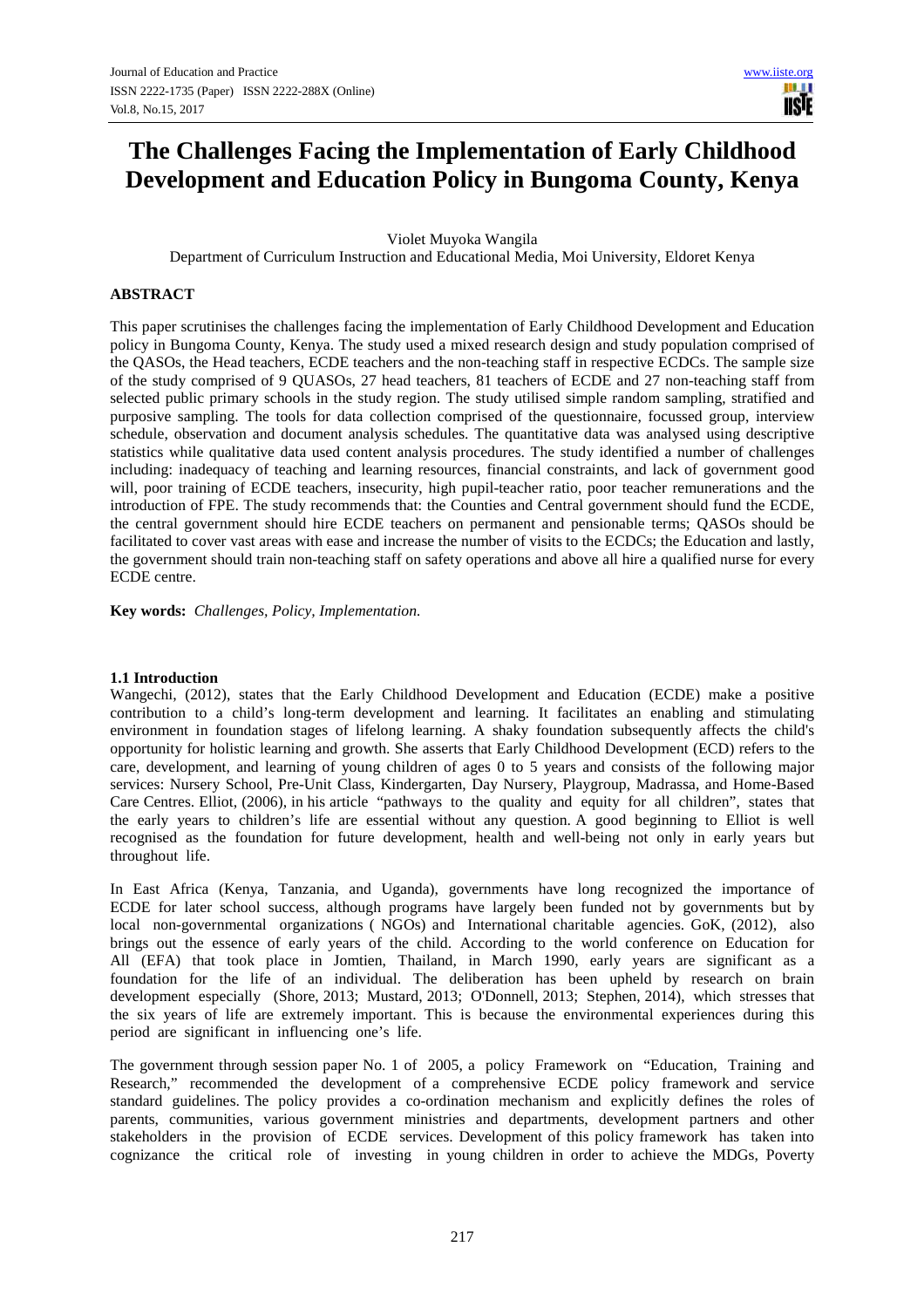eradication, child mortality rate and morbidity, universal school enrolment, maternal mortality and creation of gender equality.

The MOE in the GOK, (2006), said that implementation of this policy would ensure enhanced financing, access, quality, equity and efficient management of ECDE services. This would put development of infants and young children as an urgent priority in the development agenda of our country Kenya. Karanja, (2015), states that, the policy makes it clear that by 2010, the ECDE programme should be mainstreamed into primary education. It shall be two compulsory years at the school and the government shall take responsibility of employing teachers at this level, play a role of registering ECDE institutions, supervisions of ECDE services, training and employment of ECDE personnel among others.

In St Kitts and Nevis in the USA, the state has a strong tradition in the area of ECDE development, (UNESCO, 2014). According to UNESCO, (2014), despite the state's achievements in policy implementation, there are still obstacles that stand in the way. Challenges experienced include limited technical/ human resource capacity which has led to delays in meeting some targets such as completion of various building projects by public works department, the movement of key personnel through transfer, retirement or voluntary departure, lack of appropriate institutional framework which makes inter-sectorial collaboration difficult and funding by donors. Cuts in funding from major donors contributed to delays.

The 2003 introduction of free primary education (FPE) negatively affected the ECDE programs in Kenya. Parents and other stakeholders have a feeling that ECDE is not a government priority and hence many parents have pulled out their children to stay at home, until they are of age to join FPE. Other parents have failed to pay fees for the pre-school administrators. This has affected the feeding programme and ECDE salaries. The prior enthusiasms that had been instilled in parents, teachers and other stakeholders on ECDE have declined, (Karanja, 2015).Xinxhua, (2013), in an article posted on the internet said that the Kenyan government had plans for ECDE to be mainstreamed into the primary cycle by the year 2010. Mainstreaming would make it easy to monitor the centres, where children will be joining from the age of four, and hence a comfortable transition from the centres to Standard 1. Over 20,000 teachers would be employed for nursery schools. It said that the proposal to have funds for mainstreaming early childhood development centres (ECDCs) was already on the table.

However, this was contradicted by the ministry, which said the programme to be mainstreamed, was hampered by lack of resources, but noted that its proposals had been presented before the Treasury, to have it incorporated in the next fiscal budget. On the contrary, efforts by the Ministry of Education to make Early Childhood Development Education part of the primary school system flopped in 2010. It is therefore for this reason that the paper seeks to establish the challenges affecting the implementation of the early childhood development and education policy in Kenya.

## **1.2 Problem Formulation**

In spite of the great importance associated with the early childhood Development and Education, very little effort is being made to uphold this. UNESCO, (2006) asserts that, the government's interest in pre-school programs has dwindled. Many pre-school programs located previously in primary schools have been closed thus making mainstreaming impossible. On the other hand, Garcia *et al*, (2008), says that the idea of registering ECDCs by the government has suffered a big blow. This has been occasioned by the mushrooming of ECDCs in different parts of the country at rates never seen before. The government of Kenya is involved minimally in the establishment of ECDCs. This is evident by the number of ECDCs compared to those of the primary Schools in any given County. For instance, Bungoma County has 1,655 ECDCs compared to 990 Primary schools. Similarly, Mombasa County has more ECDCs compared to primary schools; 770 and 550 ECDCs and Primary schools respectively. Parents and other non-professionals are responsible for planning, developing and managing different early childhood programs.

On the other hand, in spite of the great importance and available literature studies have accorded ECDE, not much has been since done to enhance this programme of ECDE policy in Kenya. The question is why is it so? What could be the cause of this insensitivity? What could be hindering the investment in this field? What should be done? Nyakwara, (2014), asserts that areas of research in ECDE that have elicited concern for research include child rearing practices (Ray, 2011), transition from pre-school to primary, community involvement in the early childhood programmes (Atmore, 2011), challenges and solutions of ECDE programs in Kenya (Karanja and Githinji, 2011), current issues in ECDE in Kenya, (Felicity & Kanga, 2011), progress and prospects of Early Education in Ethiopia and Bridging Culture, Research and Practice in Education (Hoot,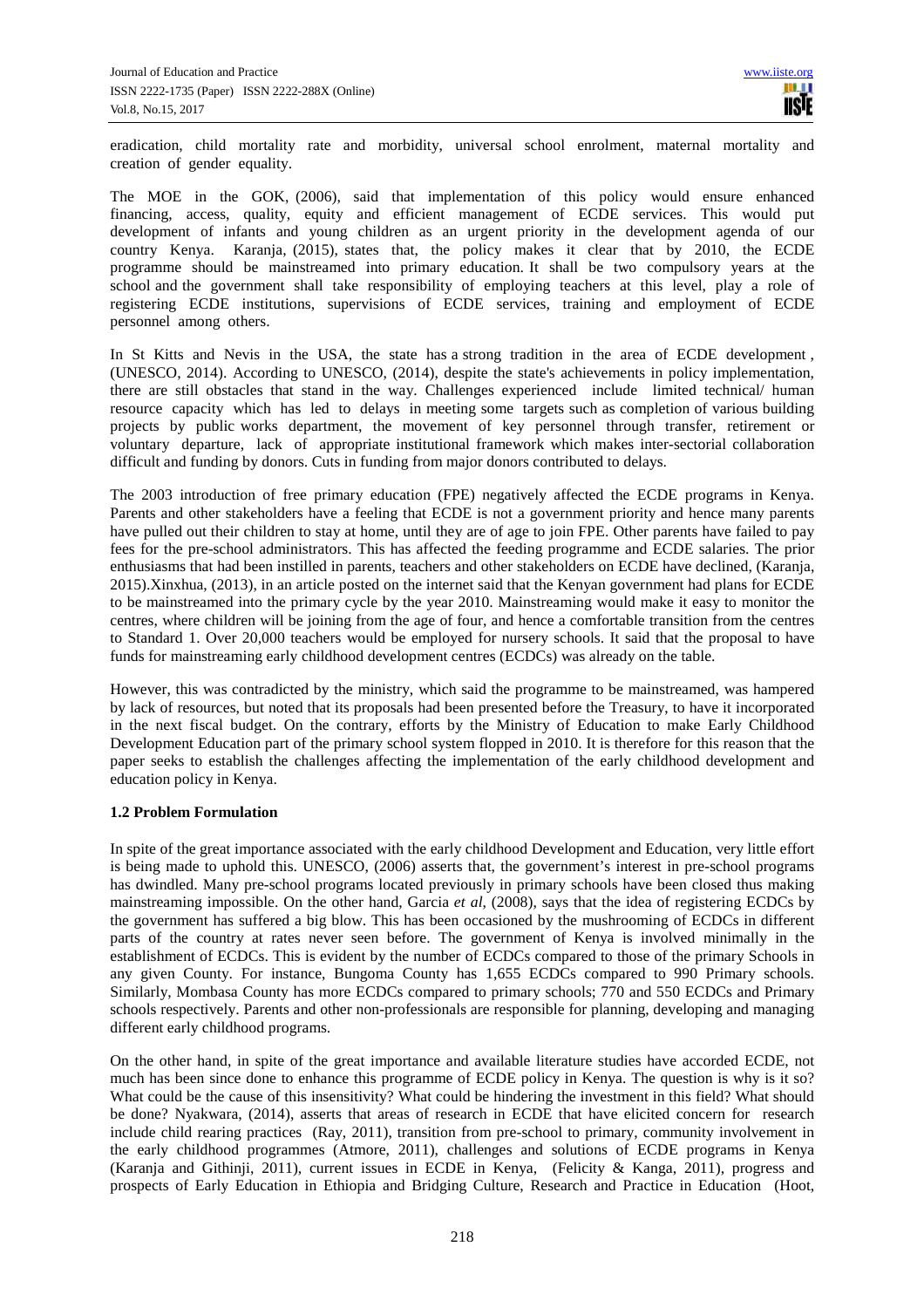Szente, & Mebratu, 2011). Mwaura and Marfo, (2013), looked at what child rearing practices are and the indulgence of parents in these practices. Similarly,(Ray, 2011) echo similar ideas by discussing the effects of parent's indulgence in child rearing practices.

From the above examples, there is a clear indication that little research has been carried out on challenges especially at regional and even national levels. Most literature review in this study has been derived from outside Kenya. It is hence clear that more research needs to be carried out on challenges facing ECDE policy implementation in Kenya with reference to challenges in Bungoma County which forms the thrust of discussion in this research paper.

## **2.1 Challenges facing ECDE.**

According to Chalamanda, (2013), National Coordinator for ECD based in the Ministry of Gender, Child Welfare and Community Services entered the Early Childhood Development Virtual University (ECDVU) program at a time when the government of Malawi was considering enacting a National Policy on Early Childhood Development. That policy, and a policy on Orphans and Vulnerable Children, were approved by Cabinet in February 2003 and officially launched March 1, 2004, (UNESCO, 2004). Chalamanda's work focused on an essential key to forward movement in ECD in African countries: He further stated that not only must policies be developed, but action plans must be developed, coordinated, monitored and updated as needed in order for the intent of the policies to be realized.

Chalamanda saw NAP as central to the future of ECD in Malawi and chose it as the focus of his major project in order to:Identify strategies that facilitate implementation of the ECD policies and other sectoral strategic plans, outline mechanisms, processes and strategies for coordinating the development and implementation of the NAP and outline operational linkages and networks between the two policies and other existing child care policies, sectoral strategic plans and institutions.

Towards the completion of his major project work, Chalamanda flagged the following as some of the significant challenges he faced in his coordination work: limited number of committed partners taking part in the development of the NAP, limited capacity of some partners to follow systematically the agreed-upon framework, achieving synergy across the 12 thematic areas of the NAP is challenging, some partners were challenged by the role of children and caregivers in the process of developing the NAP and Inadequate resources in terms of funds, transport, books, stationary and computers to be used by the partners in their work.

 The challenges noted in Malawi have a familiar ring: a small nucleus of concerned, committed and informed individuals; bureaucratic challenges to working across sectors; inadequate resources of various types; inadequate knowledge in the public domain regarding the importance of ECD; marginalized importance of ECD within government.

According to Manoj, (2011), in spite of the great importance ECDE has on the child, there have been challenges that to some extent have crippled this kind of education. This could be negatively affecting the child. The major challenges that were identified in this study are human resource capacity, resource support monitoring and evaluation (M&E) and other challenges of the policy's implementation. This paper, in the next section, will therefore discuss the factors that have influenced the implementation of the ECDE policy in Kenya. It will also look at some other States and assess how they have overcome these challenges to make the ECDE policies work for them.

## **2.1.1 Early Childhood Development and Educational Funding**

Financial support is central for any programme to assume shape. ECD investments should be increased to expand service coverage, improve services, and ensure they are sustainable, high in quality and cost-effective. Indicators measuring investments as inputs and their outputs and outcomes should be included,(Vargas-Baron, 2013). Early Childhood Education receives very little funding in Kenya. Manoj, (2011), has observed that funding in Kenya is only through payment of ECDE teachers' trainers. The parents who have been the main sponsors of the programme run many ECDCs.

Parents are supposed to pay fees for their children. It is out of these funds that the teachers of ECDE are paid, facilities acquired and any other necessary resources be availed to the teachers. Because of poverty and even negativity of attitude towards the programme, many parents do not pay these services and hence making it difficult for the learners to access quality education, (Manoj, 2011). He also associates high costs of ECDE and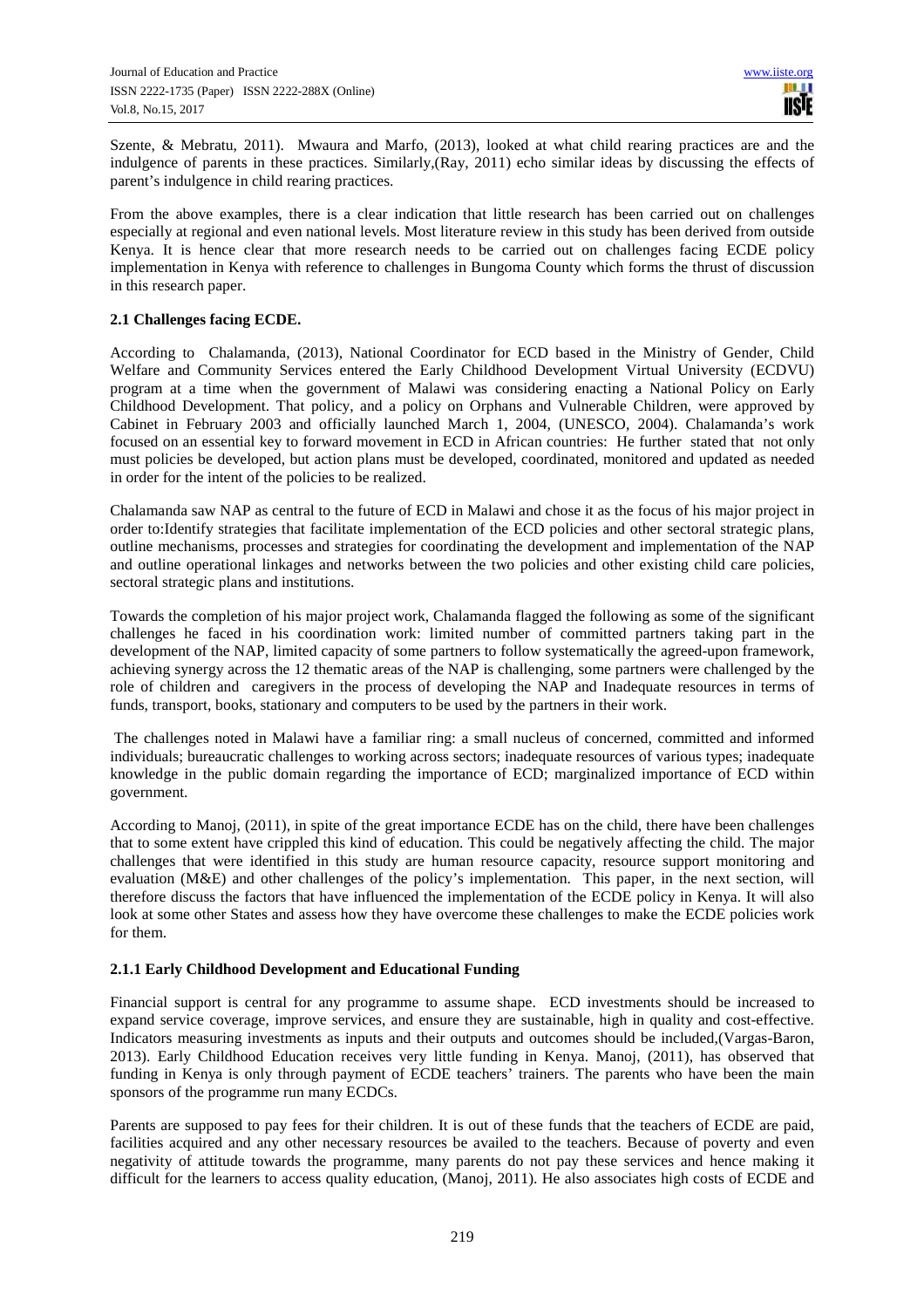Primary education provided by Private ECDCs and primary schools to have posed a big challenge to learners in public ECDCs and public primary schools. They cannot afford the amount and hence still get poor quality education from institutions that are not well funded. According to white paper on Education and Training (1995), inadequate funding of ECDE for Black communities has resulted in ECDE in these communities to be characterized by lack of financial resources for salaries for practitioners, equipment and food for children. It has also lead to de-motivation of ECDE staff and high turnover of non-formally trained ECDE practitioners.

Leslie, (2014), in his article "Early Childhood for all; the Economic Impacts of Child Care and Early Education", says that in the time of scarce resources, the care and education of young children will continue to fall to the bottom of the priority list until there is a shift in the public about the economics of raising the next generation. He asserts that quality of education for early childhood is too vital to be brushed aside as a social service, too expensive to consider in tight budgetary times. Investments in quality childcare and early childhood education do more than pay significant returns to our future citizens and they benefit taxpayer and enhance economic vitality.

The United Nations Educational Scientific and Cultural Organization (UNESCO), made a declaration on Education for All (EFA) by 2015. Early Childhood Development Education is the first formal agent of socialization. Kibera and Kamotte, (2013), call the attention of all stakeholders to critically address the challenges related to issues of access, equity, quality and relevance of ECDE programmes. However, the private sector seems to have monopolized most of the ECDE centres compared to the government. Thus, the public education sector opportunities for ECDE are lacking, yet available data shows that at later formal education primary schools, public education caters for well over 90% of Kenya's school going age. This paper therefore questions why the public education sector is missing out in this very important domain of education in its children at this tender age. Efforts by the Ministry of Education to make Early Childhood Development Education part of the primary school system flopped in 2010 due to financial constraints.

According to Karanja and Githinji, (2011), ECDE is currently facing challenges related to the funding, policy formulation, low participation rates of target age groups including special learners, lack of curriculum content informed by research based data, inadequate qualified educators, lack of schemes of service for educators, rising number of orphans, conflict in medium of instruction among others. Further, of importance to note is that lack of the Ministry's funding and implementation initiatives complicates the provision of ECDE. Lack of support for Early Childhood Education (ECD) has led to the transfer of early childhood lessons to the primary section because many parents are not willing to pay any money for ECD while FPE is free, (Kariuki, 2014). He has observed that despite the great essence that ECDE carries, the government has always concentrated to offering FPE. Despite FPE, lack of support for ECDE has led to the transfer of Early Childhood lessons to the Primary section because many parents are not willing to pay any money for ECD while there is FPE.

Odundo,(2013), in his paper "Determinants of Effective policy Implementation in Early childhood Development and Education in Nakuru municipality", asserts that limited institutional capacity is a hindrance to proper implementation of Early Childhood Development and Education policy. The quality of instructional material is unreliable, inadequate, and therefore poses as a significant challenge affecting the implementation of ECDE program

## **2.1.2 Policy, Training, and Pedagogy**

According to Gardener, many schools in Nigeria lack ICTs laboratories and collective equipment. They also lack libraries which are critical to student success especially given the fact that a majority of the student population does not have access to reading materials at home. The school library is, therefore, the only space where they can access reading materials besides the required textbooks. Obviously, students, who cannot read or write effectively, cannot be successful in examinations or in school more generally just as teachers cannot teach students with low literacy and numeracy levels, Gharam, (2010). This is also a case that prevails in Kenya. Teachers in Kenya go through the same. They have no ability to handle the large classes especially in public ECDCs which is an alternative to poor parents who can not afford high ECDE costs in Private ECDCs.

## **2.1.3 Teacher Welfare and Empowerment**

In every education system, low morale and motivation often leads to poor teacher performance Udofot, (2013) in (Egbo, 2013). This sentiment has been echoed by Egbo, (2013). He asserts that in Nigerian education system, teachers are the most distressed and the most de-motivated in the world from pre- primary to the tertiary level. He alludes this happens right from the time they are recruited into the profession through their training to the period of deployment. Even when they retire from the service they are not paid their retirement entitlement. This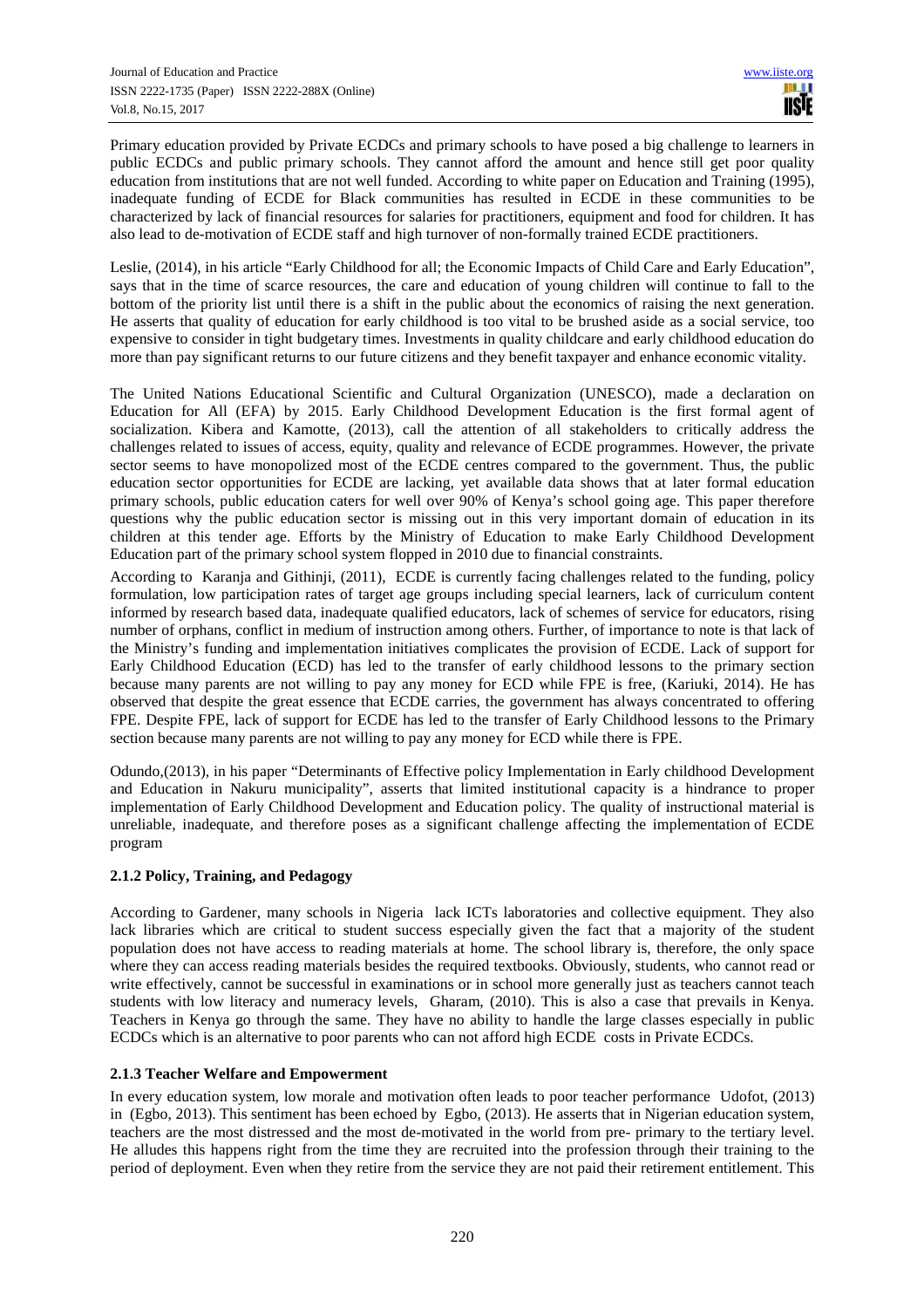phenomenon does not only affect their job performance as the Nigerian teacher but also their psyche, (Udofot, 2013).

## **2.1.4 Capacity of ECDE Teachers in Kenya**

Several things have affected the teachers' capacity building in Kenya. Firstly, there is lack of Schemes of Service of ECDE teachers. There has been low and irregular remuneration of pre-school teachers thus adversely affecting the morale of the teachers. Several studies have been carried out and it has been discovered that teachers' motivation is hampered by low pay and benefits as well as lack of professional development avenues. This is according to (Makoti, 2013), (Gumo, 2013), in (Karanja and Githinji, 2011). Secondly, inadequacy of ECDE qualified teachers in Kenya is also to blame for lack of teacher Capacity. The number of untrained teachers in ECDCs is still high at 56% in Public ECDE centres. Due to high rate of attrition because of poor pay packages, many pre-school teachers are untrained and hence lack skills to enhance the holistic development and learning of children, Karanja and Githinji, (2011).

According to UNESCO (2004), teachers' remuneration is poor for majority of the teachers. The salary ranges between KES 500 and 18,000 per month based on urban- rural divide and who pays salaries. The private owners of ECDCs in major towns like Mombasa, Nairobi, Kisumu and Nakuru pay trained teachers with certificate or diploma an average of 10,000 per month. The municipal council teachers are paid salaries ranging from 13,000-18000 per month. The teachers who teach in rural and slum-based, public and community get salaries that range from 500 to 3500 per month.

#### **3.0 Research Methodology**

The study adopted a mixed methods design. This approach combines both qualitative and quantitative forms, (Sekaran, 2013. The study adapted pragmatic philosophical paradigm thus lending itself to mixed method where data was collected through a set of questionnaire, interview schedules, document analysis schedule, and observation schedule.

#### **4.0 Findings and discussion**

Based on the data from the focussed group discussion, questionnaires, document analysis and observation schedules, the following findings were established on the challenges influencing the implementation of early Childhood Development and education policy in Kenya. Respondents were required to respond to set questions related to challenges and give their opinions.

| <b>Descriptive Statistics</b>                                    |     |      |                       |
|------------------------------------------------------------------|-----|------|-----------------------|
|                                                                  | N   | Mean | <b>Std. Deviation</b> |
| The school has qualified and experienced ECDE teachers           | 102 | 4.06 | .854                  |
| There is high pupil-teacher ratio                                | 102 | 3.94 | 1.249                 |
| The school has sufficient learning resources                     | 102 | 3.26 | 1.185                 |
| The school has sufficient classrooms                             | 102 | 2.97 | 1.837                 |
| The school is well funded by the government                      | 102 | 2.22 | 1.513                 |
| Families are a source of funding to the ECDCs                    | 102 | 3.96 | .964                  |
| ECDCs are funded by social organizations and NGOs                | 102 | 3.69 | .954                  |
| There are enough furniture for children at the ECDE Centre       | 102 | 3.32 | 1.321                 |
| The school has enough ECDE teachers                              | 102 | 3.54 | 1.264                 |
| The ECDE Centre has enough playground for the pupils             | 102 | 3.41 | 1.120                 |
| The school has sufficient play materials                         | 102 | 2.90 | .990                  |
| The teachers of ECDE are paid in relation to their qualification | 102 | 4.02 | .689                  |
| Valid N (list wise)                                              | 102 |      |                       |

#### **Table 4.1 Challenges Facing the Implementation of ECDE Policy in Bungoma County.**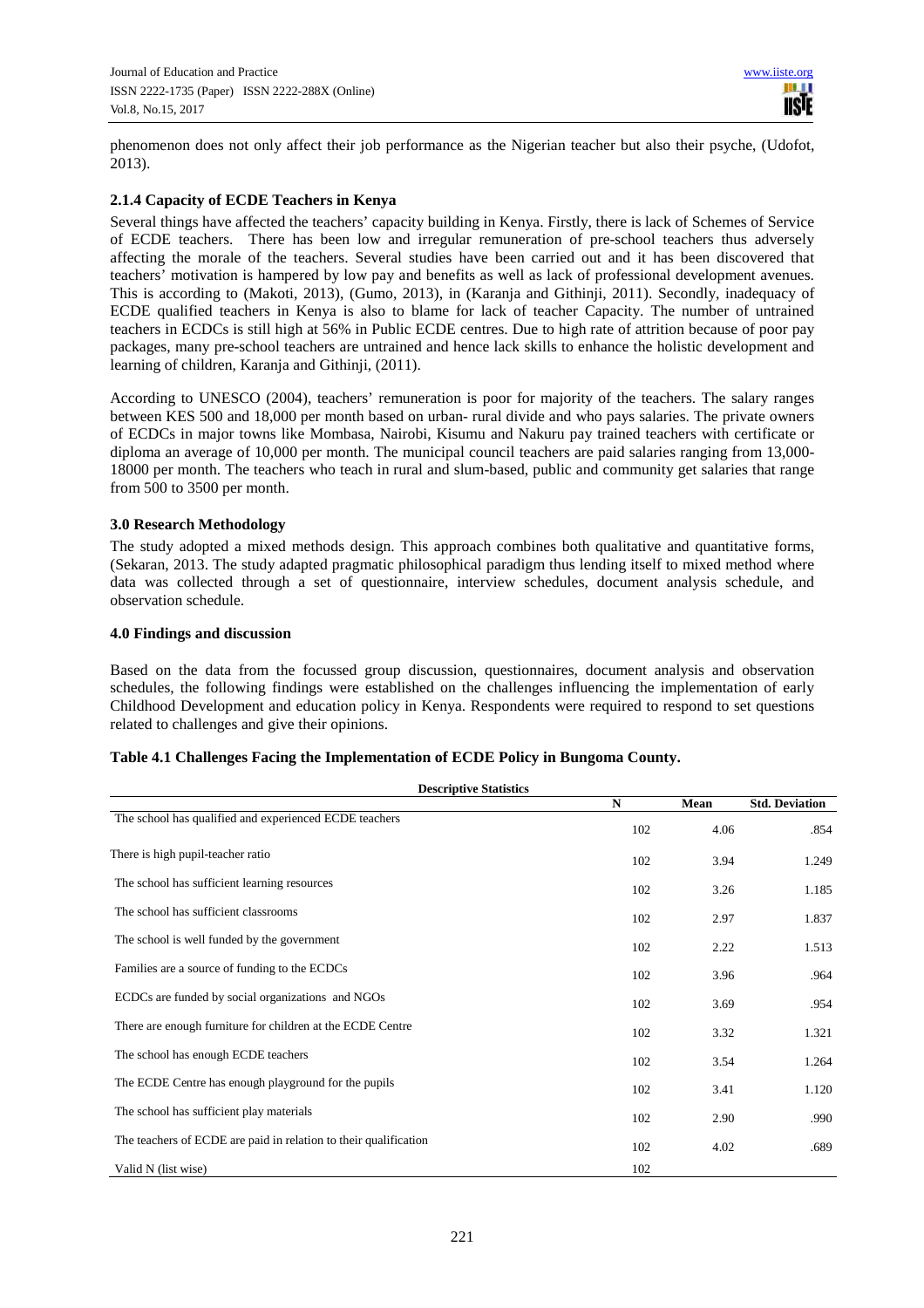On challenges, the study results revealed that there is inadequate teaching and learning resources, financial constraints leading to ineffective implementation of the policy, and high pupil-teacher ratio with poor remunerations. There is also lack of government good will as far as funding of the ECDE programmes and poor training of teachers of ECDE. Inadequate essential facilities like classrooms, desks, chairs, and the tables are also a big challenge some children learnt from the floor. Finally, the play facilities like playgrounds, swings, slides, among others are also a major challenge to most ECDCs, since they are either missing or do not meet the standards required. They included poor remuneration, insufficient teaching/learning resources, inadequate teaching/learning facilities, diverse culture, and job insecurity since they are hired by the individual schools. The teachers of ECDE alluded that the government had no plan for them. They stated that each individual ECDE centre had their own plans of employing the teachers. This had seen the teachers of ECDE to be very poorly remunerated. It was upon the individual centres to decide how much they had to be paid. In line with this, the teachers also lamented over insufficient teaching /learning resources. They indicated that the centres hardly provide them with reference materials making their instructional process very difficult.

These challenges are not new. Many studies carried out by researchers in their areas of study faced the same challenges. Manoj, (2011), states that funding was one of the major challenges of implementation of any programme. Vargas-Baron (2013) echoed this. Leslie, (2014), mentions resources as one of the hindrances to ECDE stagnation. According to the Social Journal Policy of New Zealand, (2015 issue 32), funding is a very big obstacle to policy implementation. Otieno and Colclough, (2014), affirm the same. On the other hand, Kariuki, (2014), associates failure of the ECDE policy implementation in Kenya with lack of support by the government. Xinxhua, (2013), in one of the dailies, states that ECDE curriculum is not taking effect because of the financial constraints. On the contrary, Kibera and Kamotte (2013), insinuate that the policy implementation is very` much affected by access, equity, quality and relevance of the ECDE programme. Finally, Karanja and Githinji, (2011), associate non-implementation of the ECDE programme with insufficient funding, poor policy formulation, low participation rates by the target groups, lack of curriculum content, inadequate qualified educators, lack of scheme of service, rising number of orphans and conflict in medium of instruction. From these references therefore, it is true to say that, these challenges are related.

## **5.0 Conclusion and Recommendation**

The study results revealed that there is inadequate teaching and learning resources financial constraints leading to ineffective implementation of the policy, and high pupil-teacher ratio with poor remunerations. There is also lack of government good will as far as funding of the ECDE programmes. Inadequate essential facilities like classrooms, desks, chairs, and the tables are also a big challenge some children learnt from the floor. Finally, the play facilities like playgrounds, swings, slides, among others are also a major challenge to most ECDCs, since they are either missing or do not meet the standards required.

The study recommends that the Counties and Central government should fund the ECDE, the central government should hire ECDE teachers on permanent and pensionable terms; QASOs should be facilitated to cover vast areas with ease and increase the number of visits to the ECDCs; the Education and lastly, the government should train non-teaching staff on safety operations and above all hire a qualified nurse for every ECDE centre.

#### **REFERENCES**

Bryman, A., & Bell, E. (2015). *Business Research Methods.* London: Oxford University Press.

- Cooper, R., & Schinder, S. (2013). *Business Research Methods.* New York: McGrawHill.
- Egbo, T. (2013). Capacity Building. *Journal of Human Resources*, 67-89.
- Elliot, N. (2015). Global Education for All. *Journal of UNESCO*, retrieved from http//:www.unesco.org.
- Felicity, W. G., & Kanga, A. (2011). Early Childhood Development Education in Kenya:A Literature Review on Current Issues. *International Journal of Current Research*, Vol 3 Issue, 11, 129136.
- Gharam, Y. (2010). *Development Potential In the First Five Years for Children on Developing Countries.* London: John Wiley & Sons Limited.
- GOK. (2012). *Guidelines for early Childhood Development Kenya.* Nairobi: Kenya Institute of Education.
- GoK. (2012). *Kenya Vision 2030. A Globally Competitive & Prosperous Kenya.* Nairobi: Government of Kenya Press.
- GOK. (2014). Sessional Paper No.4 of 1988 on A Policy Framework for Education, Training and Research:Meeting the Challenges of the 21st Century. pp. Government of kenya , Press.